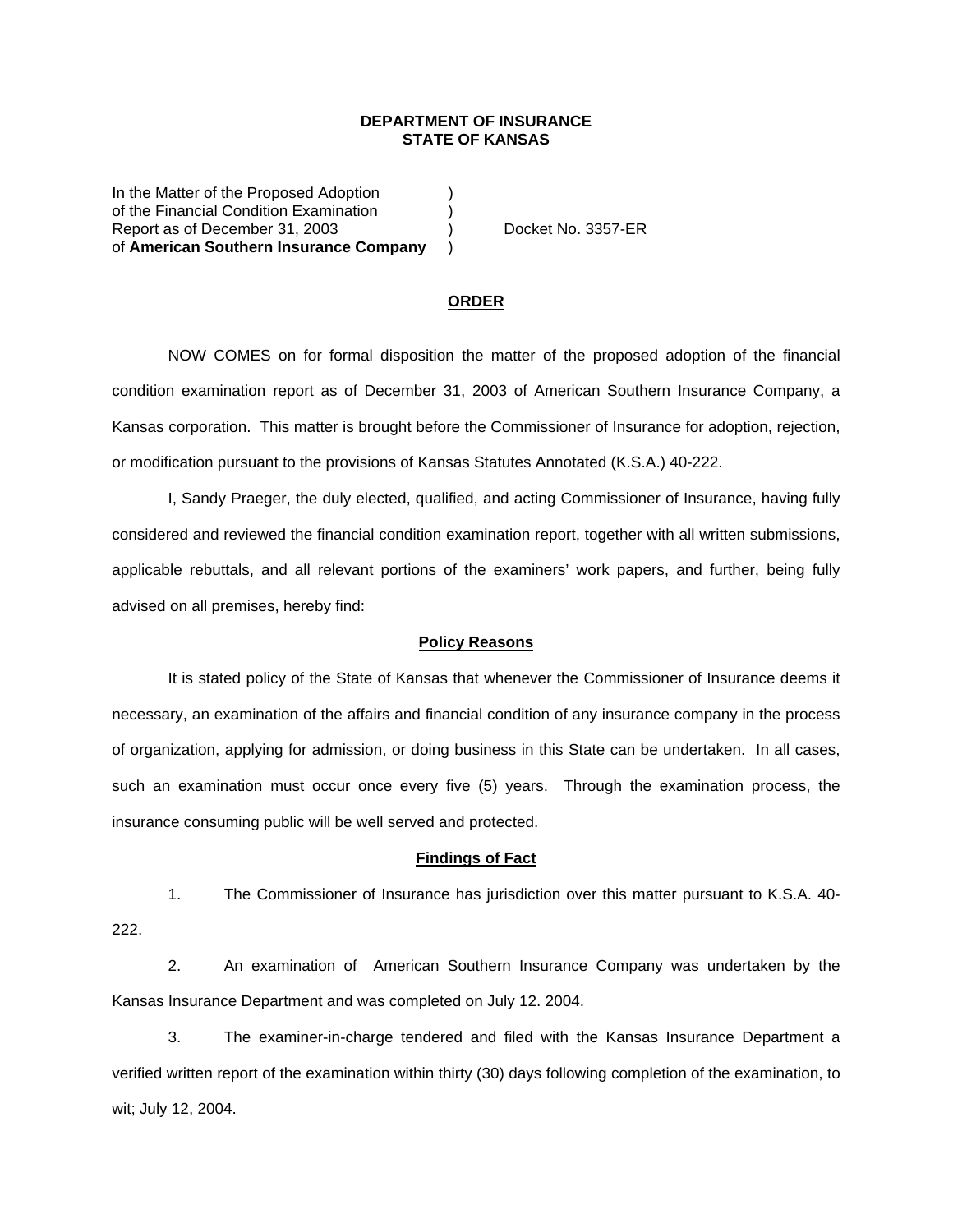4. Following receipt of the verified report, the Kansas Insurance Department transmitted the report to American Southern Insurance Company on July 26, 2004, with a duly executed notice advising the company of its opportunity to prepare and submit to the Kansas Insurance Department a written submission or rebuttal with respect to any and all matters contained in the report. American Southern Insurance Company was further advised that any written submission or rebuttal needed to be filed with the Kansas Insurance Department no later than thirty (30) days after receipt of the verified report.

 5. American Southern Insurance Company filed a written Acceptance of the verified report on August 5, 2004.

 6. Based upon the written submission tendered by American Southern Insurance Company, the company took no exceptions to matters contained in the verified report.

 7. Within thirty (30) days of the end of the time period allowed for written submission or rebuttal, the Commissioner of Insurance fully reviewed the report, together with all written submissions and rebuttals provided by American Southern Insurance Company. The Commissioner of Insurance further reviewed all relevant workpapers.

 8. No other written submissions or rebuttals were submitted by American Southern Insurance Company.

## **Conclusion of Law**

9. K.S.A. 40-222(d)(2) provides:

"Within 30 days of the end of the period allowed for the receipt of written submissions or rebuttals, the commissioner shall fully consider and review the report, together with any written submissions or rebuttals and any relevant portions of the examiners workpapers and enter an order:

- (A) Adopting the examination report as filed or with modification or corrections. If the examination report reveals that the company is operating in violation of any law, regulation or prior order of the commissioner, the commissioner may order the company to take any action the commissioner considers necessary and appropriate to cure such violations; or
- (B) rejecting the examination report with directions to the examiners to reopen the examination for purposes of obtaining additional data, documentation or information, and refiling pursuant to subsection (k); or
- (C) call and conduct a fact-finding hearing in accordance with K.S.A. 40-281 and amendments thereto for purposes of obtaining additional documentation, data, information and testimony."